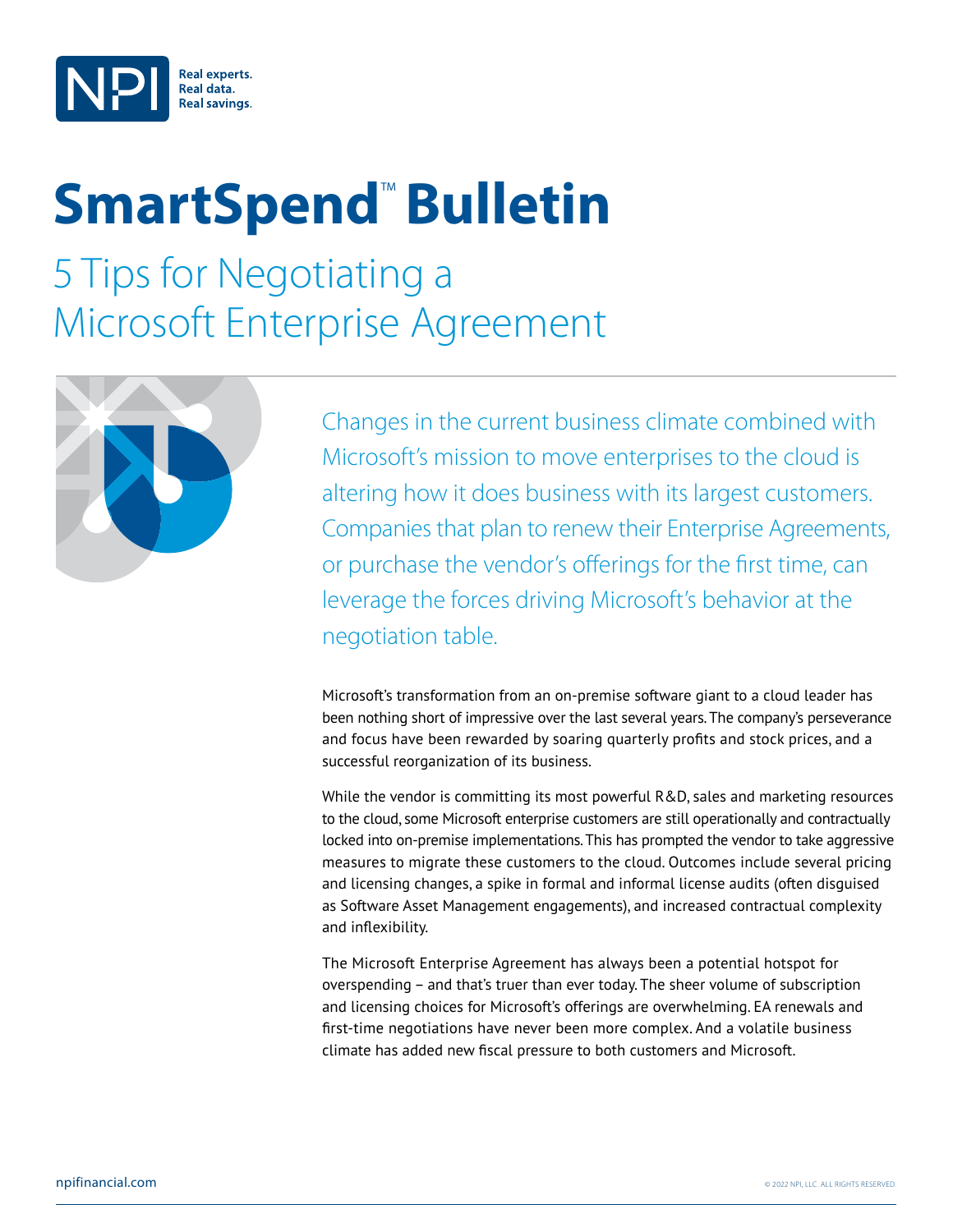There are an increasing number of license and subscription optimization challenges to navigate when doing business with Microsoft, as well as new cost, flexibility and licensing/subscription opportunities on which to capitalize. As Microsoft continues its metamorphosis and enterprises' budgetary and usage requirements rapidly evolve, customers should prepare for a more challenging sourcing and vendor management environment.

While the vendor's cloud-based offerings may be the future of its enterprise business, most Microsoft customers are still operationally and contractually locked into on-premise deployments.

## **What's Driving Microsoft's Frame of Mind**

The conditions that have precipitated more aggressive contract negotiation behavior from Microsoft are varied. NPI has identified the following five factors:

- Pressure to move customers to subscription-based offerings. Microsoft is on a mission to move its enterprise customer base away from traditional on-premise software to its subscription-based cloud services. Revenues for its commercial cloud offerings are experiencing substantial growth, while traditional software revenues decline and the mixture strains Microsoft's ability to support a multifaceted business. Microsoft's success is being judged on how well it achieves this mission, and customers will find themselves under greater pressure to move to the cloud or pay the price via more contractual and pricing complexity for on-premise solutions. Most customers have made the leap to 365, and are at least experimenting with Azure. The good news is the deal window is still open for any new cloud spend with Microsoft.
- Pressure to stick to standard pricing, terms and licensing practices. Microsoft has a very structured hierarchy for approving deviations from standard pricing, terms and licensing. Sales reps and account managers have little influence in the matter, and decisions are ultimately made at the licensing desk where customer relationships and requirements have little bearing. Microsoft aims to further standardize these practices, most obviously noted when the vendor released its Online Service Terms – a single, standard set of terms that replaces its multiple Product Use Rights documents for online services. While Microsoft touts the benefits of a more centralized and simplified approach to contractual documentation, the reality is that these measures are making it more difficult for customers to receive concessions from Microsoft based on their unique user environment.
- Pressure on sales reps and channel partners to forecast revenues accurately. Microsoft is putting unprecedented pressure on its sales teams and channel partners to improve revenue forecasting and enforce on-time renewals. In fact, sales commissions and fees paid to resellers are negatively impacted when EAs are not renewed on time.
- Pressure to manage contractual and licensing resources against quarterly and annual pipeline. As a public company, Microsoft is tasked with accurately predicting revenues. To do so, the company must have clear visibility into their selling pipeline and be able to close purchases and renewals faster and earlier in quarterly sales cycle. There are a limited number of legal and licensing desk resources available to process these transactions, and it's nearly impossible to process paperwork less

Microsoft customers have gained leverage in the past by waiting until the very end of their EA term to renew. **This is no longer the best tactic**.

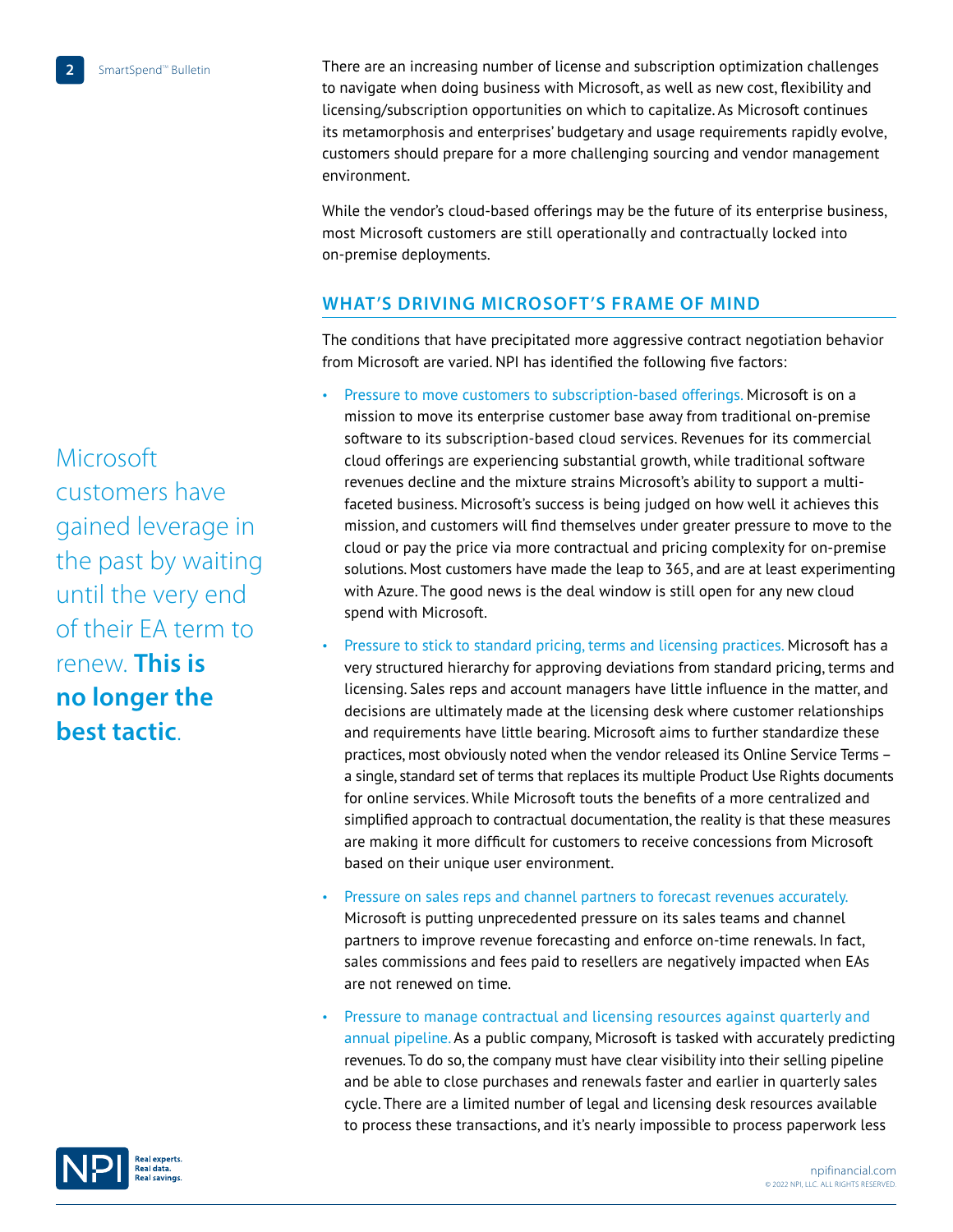**Clean house before you renew.** 

It's not uncommon for a material portion of licenses and/or subscriptions to be dormant or underutilized – even in environments that are meticulously managed.

than two weeks prior to a calendar year, fiscal year or quarter end. Handling these peaks in deal volume is a challenge for Microsoft's enterprise business and delays in this pipeline can have a domino effect on quarterly and annual revenues, stock price and overall market perception.

Customers need to leverage the vendor's desire to prevent spillover and leverage purchases and renewal timing accordingly. Contrary to common wisdom, Microsoft may be more flexible in negotiations outside of their peak sourcing times.

• Pressure to reduce quarterly revenue disparity. Across NPI's client base, more than 40 percent of EA renewals occur in Q4 of Microsoft's fiscal year (i.e., April/May/ June). This is in contrast to Q1, which typically accounts for less than 20 percent of EA renewals. This creates lumpy demand for licensing and legal resources, lumpy forecasting risk and lumpy cash flow. One of the objectives of moving to subscriptionbased licensing is to smooth this pattern.

### **Negotiation Mistakes to Avoid**

The factors previously discussed have introduced new dynamics to the Microsoft EA negotiation. They've also exposed new pitfalls that can lead to higher costs and less contract flexibility. Potential mistakes to be avoided include:

- Waiting until the last minute to renew. In the past, Microsoft customers have gained negotiation leverage by waiting until the very end of their EA term to renew, especially if this timing coincided with Microsoft's quarter or fiscal year-end. This is no longer the case – especially for fiscal year (June), calendar year and quarter end purchases and renewals, when volume chokes the system. Microsoft is going to great lengths to get customers to renew much earlier in the quarter, including offering better pricing and discounts or allowing clients to adjust contract dates. Customers need to know how they can leverage deal timing to get more favorable concessions and greater flexibility.
- Failure to rationalize and optimize discounts. Microsoft's "best-offer" discounts are rarely best-in-class. The difference between the discount one customer receives and what another customer with similar requirements receives can be substantial. When a subpar discount becomes the foundation for future EA renewals, overspending grows exponentially. Customers should perform price benchmark analysis on all facets of their Microsoft estate to validate they're getting a fair deal and ensure they pay a price that's at or better than market.
- Over-focusing on pricing and under-focusing on programs and terms. Having visibility into what constitutes a fair price for Microsoft's offerings is the first step in reducing EA costs. But it's only half the battle. To effectively lower costs, customers have to understand how their unique business requirements align with standardized terms (especially for cloud offerings), the dozens of licensing/subscription permutations and the options available to them. With more options available, it's important for customers to understand which licensing and subscription programs best support their technology, business and cost management requirements; and the compliance and cost details surrounding migration from current states to future states. Furthermore, companies must understand where Microsoft is willing to be flexible as it relates to terms governing price protection and usage elasticity – particularly amid economic volatility – and negotiate those terms into their EA accordingly.

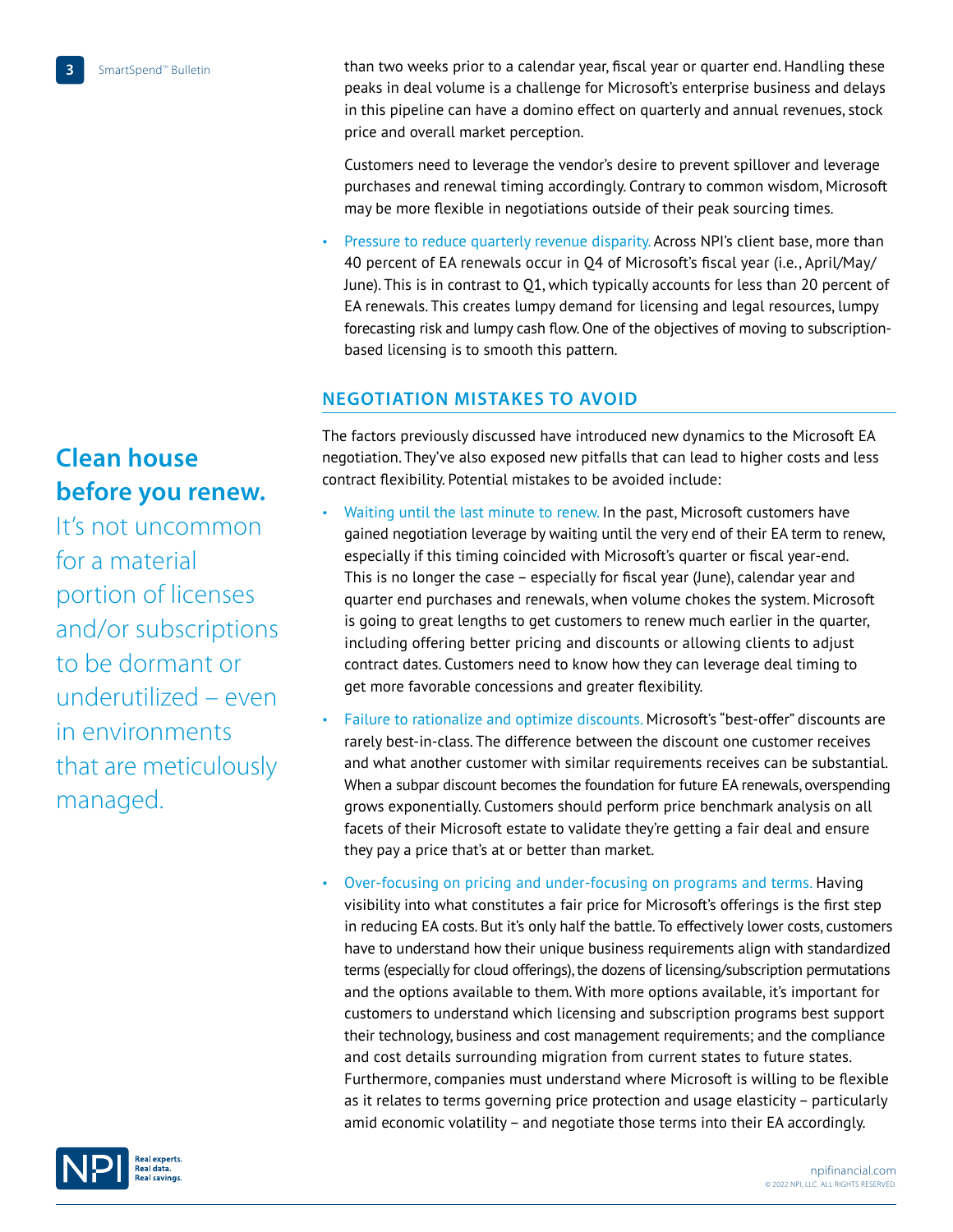- Believing that Microsoft EA negotiations are a one-time event. Most companies view the Microsoft EA renewal as a single event. They deploy their brightest IT and sourcing resources to handle the EA, but once it's signed, these resources are effectively "off the case." This is a mistake. Before the ink is dry on a renewal, Microsoft's account team is working on the next one. Informally referred to as "T minus 36" (a three-year countdown until customer renews again), Microsoft follows a cyclical and successful methodology for ensuring each customer expands their Microsoft estate and spend at the next renewal event. For example, once the EA is purchased/renewed, companies must be prepared for the next event – the true-up. Following the true-up is auditing, which has become very common for Microsoft customers. Customers that haven't recently been through an audit should expect to undergo one in the near term. In most cases, this will drive another round of negotiations which will require skillful interpretation of licensing programs, terms and conditions.
- Relying on your reseller (LAR/LSP) or account rep to optimize your licensing/ subscription. There are a variety of ways to license and/or subscribe to Microsoft products. A particular enterprise's Licensing Solutions Provider or account rep may not be well versed in all of the options available. However, they are well trained (and motivated by incentive) to take customers down a path to higher licensing costs. Be sure to question Microsoft's licensing specialists on how to better structure licensing for lower spend, and consider getting unbiased expertise to assist the sourcing team with vetting the recommendations.

#### **5 Tips for Negotiating YOUR Microsoft EA**

- O Perform price benchmark analysis on all major elements of your EA spend and inspect contract terms for flexibility. Build in time to perform price benchmark analysis on all pricing and discounts ahead of your EA negotiation and/or renewal – it's a sure-fire way to identify material savings and eliminate "waterfall" overspending in subsequent renewals. Inspect the T&Cs governing your EA for flexibility, particularly as it relates to price protections and usage elasticity. Remember, the pressure is on to migrate customers to Microsoft's newest cloud offerings and the deal window is open for customers who can effectively align their long-term cloud strategies with Microsoft's direction.
- Clean house before you renew. For customers that have deployed significant 365 licenses (7,500 or more), do a formal "housecleaning" so you have an accurate baseline for your renewal requirements (we refer to it as 365 Usage Optimization Analysis). When NPI performs this user-by-user analysis for our clients, most estates yield 10 to as much as 30 percent dormant or underutilized licensing – even in environments that are meticulously managed. It's a tedious and time-consuming self-audit, but it can yield big payback. For example, a recent project found \$4M in 365 deployment that was duplicative, dormant or mismatched with the optimal (lowest cost) profile. For an even broader analysis, conduct a full license position assessment (LPA) that covers all Microsoft products used in your environment. Ideally an LPA should be started about nine months prior to your renewal.
- O Don't wait until end of term to renew. Microsoft is highly motivated to wrap up EA renewals early. This can be seen in the promotional pricing and discounts they're currently offering to customers.